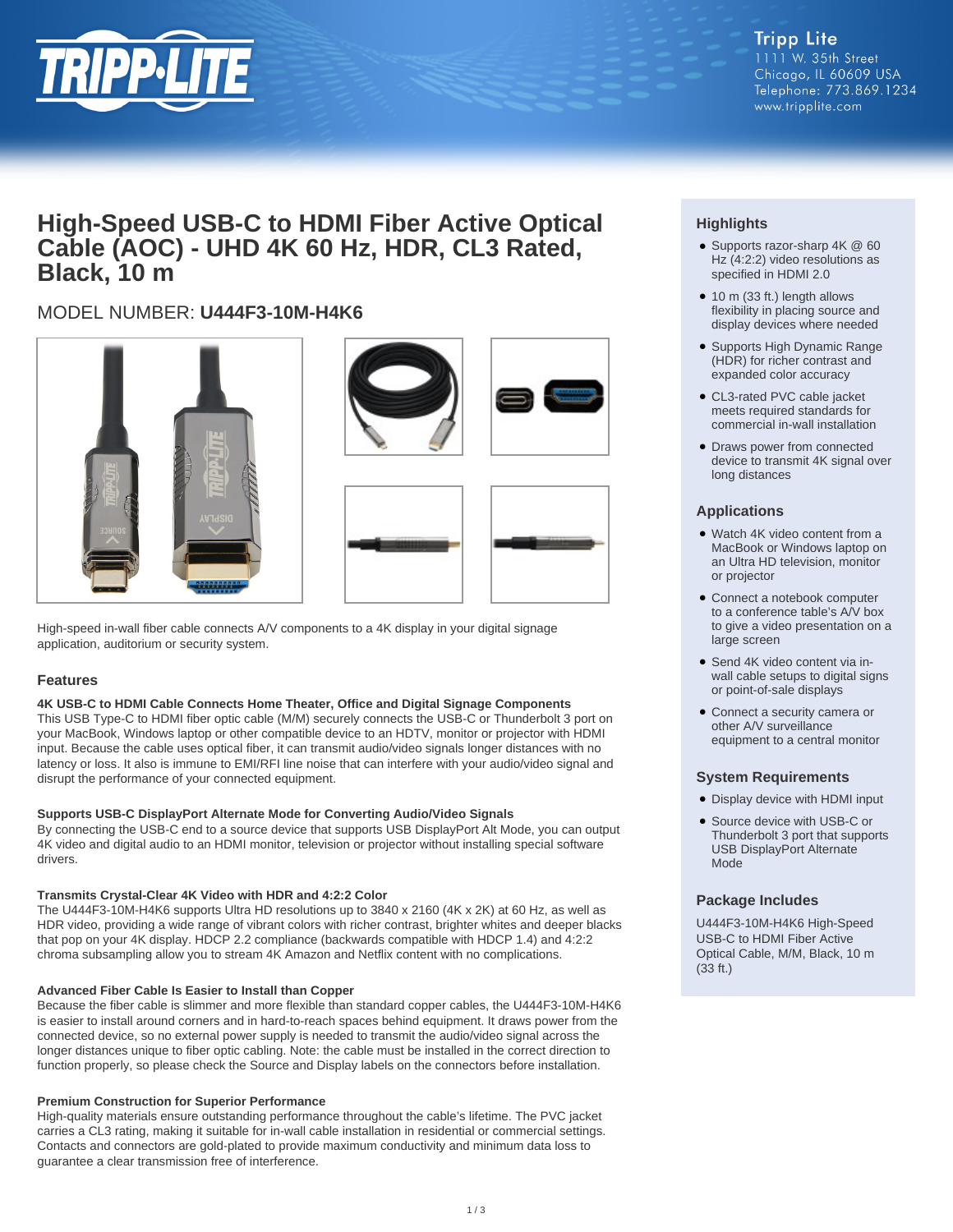

#### **Reversible USB-C Connector Attaches in Either Direction**

Unlike traditional USB cables that connect in only one direction, the reversible USB-C male connector plugs into a USB-C or Thunderbolt 3 port in either direction for an instant connection every time.

## **10 m (33 ft.) Cable Lets You Design an Audio/Video Application to Your Specifications**

This long cable allows you greater flexibility in placing your home theater or digital signage components. For instance, your laptop or media server may be concealed some distance from the connected display for security purposes.

# **Specifications**

| <b>OVERVIEW</b>                 |                               |
|---------------------------------|-------------------------------|
| <b>UPC Code</b>                 | 037332259844                  |
| Technology                      | HDMI; USB 3.x                 |
| <b>VIDEO</b>                    |                               |
| Max Supported Video Resolution  | 3840 X 2160 (4K x 2K) @ 60 Hz |
| Max Supported Color Depth       | 36-bit Deep Color             |
| <b>HDR Support</b>              | Yes                           |
| Chroma Sub Sampling             | 4:2:0; 4:2:2                  |
| <b>INPUT</b>                    |                               |
| <b>Bus Powered</b>              | Yes                           |
| <b>BATTERY</b>                  |                               |
| Battery Charging (5V/1.5A Port) | No                            |
| <b>PHYSICAL</b>                 |                               |
| Material of Construction        | PVC + ZINC ALLOY              |
| Color                           | <b>Black</b>                  |
| Cable Jacket Color              | <b>Black</b>                  |
| Cable Jacket Material           | <b>PVC</b>                    |
| Cable Jacket Rating             | CL <sub>3</sub>               |
| Cable Outer Diameter (OD)       | 5.8MM                         |
| Cable Length (ft.)              | 32.8                          |
| Cable Length (m)                | 10.00                         |
| Cable Length (in.)              | 393.7                         |
| Unit Packaging Type             | Box                           |
| Unit Weight (kg)                | 0.10                          |